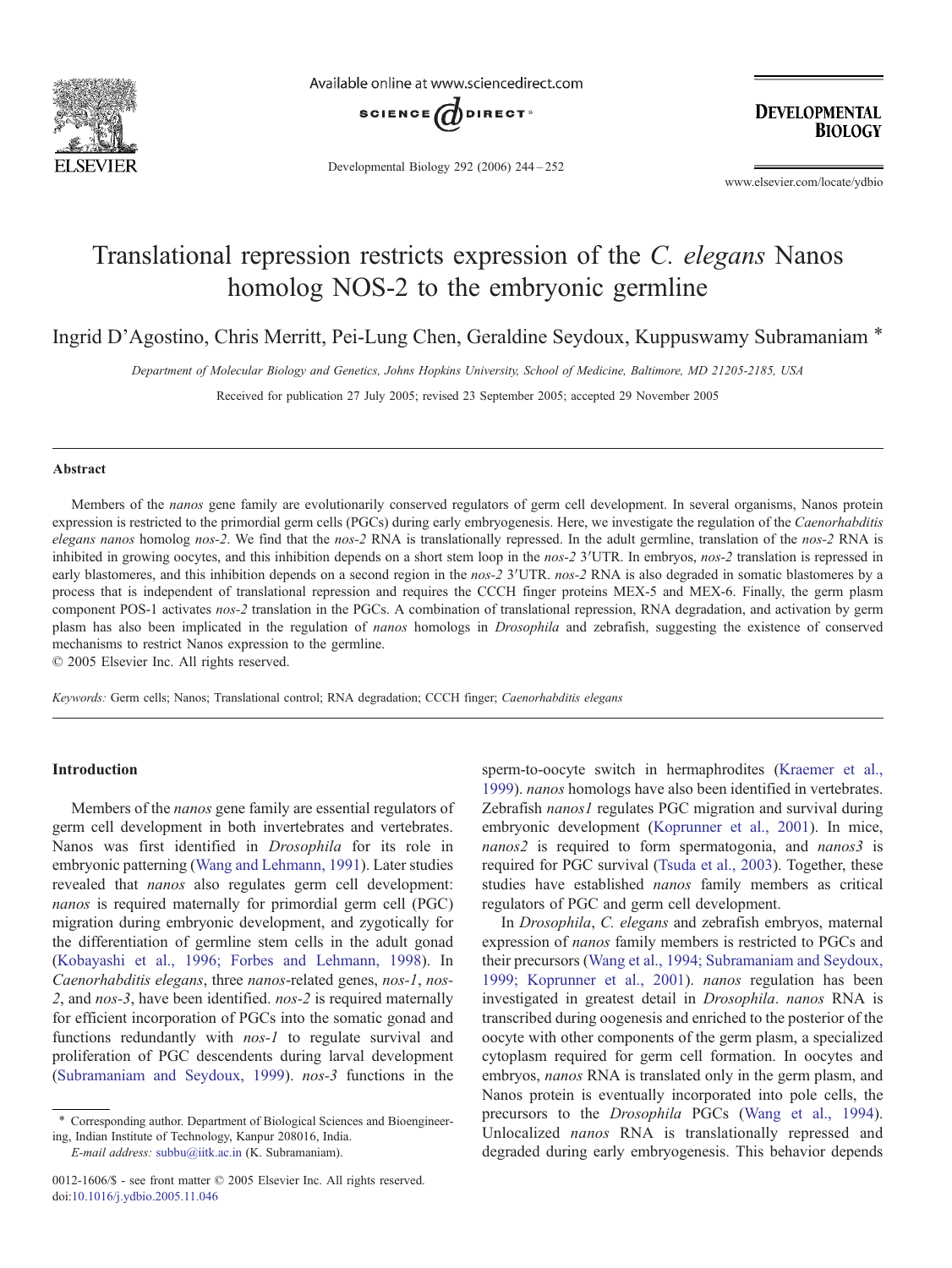on the *nanos* 3′UTR, which contains elements that regulate the localization, degradation, and translation of the *nanos* RNA (Dahanukar and Wharton, 1996; Gavis et al., 1996a,b; Smibert et al., 1996; Bashirullah et al., 1999). In particular, a translational repression control element termed TCE contains two stem loop structures (II and III), which mediate translation repression in oocytes (Stem loop III) and in embryos (Stem loop II) (Forrest et al., 2004). Stem loop II contains a binding site for the Smaug protein, which is required for translational repression in embryos (Dahanukar et al., 1999; Smibert et al., 1999). Translational derepression of *nanos* in the posterior depends on the germ plasm components Oskar and Vasa, but the mechanisms involved are not known (Gavis and Lehmann, 1994).

We described previously the expression pattern of the *C. elegans nos-2* gene, which, like *Drosophila nanos*, is expressed maternally and associates with the germ plasm. *nos-2* RNA is synthesized during oogenesis and enriched on germ plasm organelles called P granules (Subramaniam and Seydoux, 1999; Schisa et al., 2001;). In embryos, *nos-2* RNA is rapidly degraded in somatic blastomeres and maintained only in germline blastomeres (Fig. 1A). NOS-2 protein is first detected in P4, the immediate precursor to the PGCs, Z2 and Z3 (Subramaniam and Seydoux, 1999). In this study, we have investigated how NOS-2 expression is restricted to the PGCs. We find that the PGC-specific expression of NOS-2 is primarily due to negative regulation at the translational level. In addition, *nos-2* RNA is also degraded in somatic blastomeres. Our findings suggest parallels between the regulation of *Drosophila nanos* and *C. elegans nos-2*.

#### Materials and methods

#### *C. elegans strains*

Worms were maintained as described (Brenner, 1974), with the exception that all strains were kept at 25°C to avoid silencing of transgenes in the germline (Strome et al., 2001). Transgenic lines were generated by the complex array methods [(Kraemer et al., 1999); transgenes described in Fig. 1] or by biolistic transformation [(Praitis et al., 2001); transgenes described in Tables 1 and 2].

#### *Construction of transgenes*

To facilitate the analysis of 3′ UTR sequences, we constructed two new vectors. The first vector, pKS111-His, was made starting with pJH4.52, which contains the *pie-1* promoter, a fusion between GFP and Histone H2B (GFP: H2B), and 3.2 kb downstream of the *pie-1* STOP codon including the *pie-1* 3′ UTR (Reese et al., 2000). pJH4.52 was modified to remove the *pie-1* 3′UTR (bases 5535 to 5615 in pJH4.52) and add an Apa I site immediately downstream of GFP:H2B and the *pie-1* STOP codon. A 930-bp fragment, containing the longest *nos-2* 3′UTR plus an additional 520 bp of *nos-2* downstream sequence, was PCR amplified and inserted at the Apa I site to produce pKS111-His. Mutant versions of the 3′UTR were created by PCR and inserted using the Apa I site. The *unc-119* rescuing sequence from pAZ132 was added to the vector using NgoM IV and Sac II sites before biolistic transformation (Praitis et al., 2001).

The second vector, pPC2.02, was made starting with pID2.02, a GATEWAY destination vector which contains *unc-119* rescuing sequences, the *pie-1* promoter, Gateway Cassette B, and 3179 bp downstream of the *pie-1* STOP codon including the *pie-1* 3′UTR. pID2.02 was modified to replace the *pie-1* 3′ UTR sequences with "buffer" sequences taken from the *nos-2* 3′ region (bases 407–926 downstream of the *nos-2* STOP codon) to create gateway destination vector pPC2.02. GFP:H2B:*nos-2* 3′UTR (1–199 bp/331–406 bp) was PCR amplified from pKS111HisΔ5 (last deletion construct in Fig. 1), recombined with pDONR201 (GATEWAY BP reaction) and recombined with pPC2.02 (GATEWAY LR reaction) to create pCM1.01. pCM1.02-4 were constructed in the same way except that point mutations were introduced in the *nos-2* 3′UTR during PCR amplification of pKS111HisΔ5. Sequence of all constructs was verified by sequencing.

## *Molecular biology, immunofluorescence, and RNA-mediated interference*

Northern hybridization and other cloning techniques were carried out following standard protocols (Sambrook et al., 1989). 3′RACE-PCR was carried out using a kit from Clontech Laboratories, Palo Alto, CA. NOS-2 protein distribution in embryos was determined by immunofluorescence as described (Subramaniam and Seydoux, 1999) except that polyclonal anti-NOS-2 antibody was affinity purified by column chromatography. By comparing wild-type hermaphrodites and *nos-2(ok230)*; kpIs[pRD5] hermaphrodites lacking the *nos-2* gene, we discovered that the anti-NOS-2 antibody is specific for NOS-2 in zygotes and embryos, but not in the adult germline where it reacts with another epitope.

In situ hybridization and microscopy were performed as described (Seydoux and Fire, 1995) with the following modifications: hybridization was carried out at 48°C, and incubation with the alkaline phosphatase-conjugated anti-DIG antibody was extended to 15 h at 4°C.

For RNA-mediated interference experiments, target coding sequences were amplified by RT-PCR from total RNA extracted from mixed-stage worms. PCR fragments were cloned into the RNAi feeding vector, L4440 and introduced into *E. coli* HT115. Transformants were used for feeding experiments as described (Timmons et al., 2001). Embryos were examined 24 or more hours after the start of feeding.

#### **Results**

# *The nos-2 3*′*UTR is sufficient to restrict expression of a heterologous transgene to P<sup>4</sup> and Z2 and Z3*

Northern analyses and 3′RACE-PCR experiments revealed the presence of 4 alternative cleavage sites for the *nos-2* mRNA (Figs. 1B and C and data not shown). A region comprising the longest 3′UTR was fused downstream of a GFP:Histone H2B reporter driven by the *pie-1* promoter and introduced into worms (Materials and methods). Embryos derived from mothers carrying the GFP:H2B:*nos-2* 3′*UTR* transgene expressed GFP:H2B only in  $P_4$  and its daughters Z2 and Z3, in a pattern identical to that observed for endogenous NOS-2 protein (Subramaniam and Seydoux, 1999). In contrast, a control transgene containing the *pie-1* 3′UTR expressed GFP: H2B in all early blastomeres (Fig. 1D). Deletion analysis revealed that a 200-bp region immediately downstream of the *nos-2* STOP codon is essential to restrict GFP:H2B expression to the PGCs.

Expression of the GFP:H2B:*nos-2 3*′*UTR* transgene could also be detected in the maternal germline. Highest levels were detected in the mitotic (distal) region of the gonad (data not shown). Progressively lower levels were detected as germ cells progressed through pachytene with only very low levels detected in oocytes (Figs. 1D, 2B and data not shown). A control transgene containing the *pie-1* 3′UTR was expressed at higher levels in oocytes (Fig. 1D), suggesting that the *nos-2* 3′ UTR contains sequences that inhibit translation during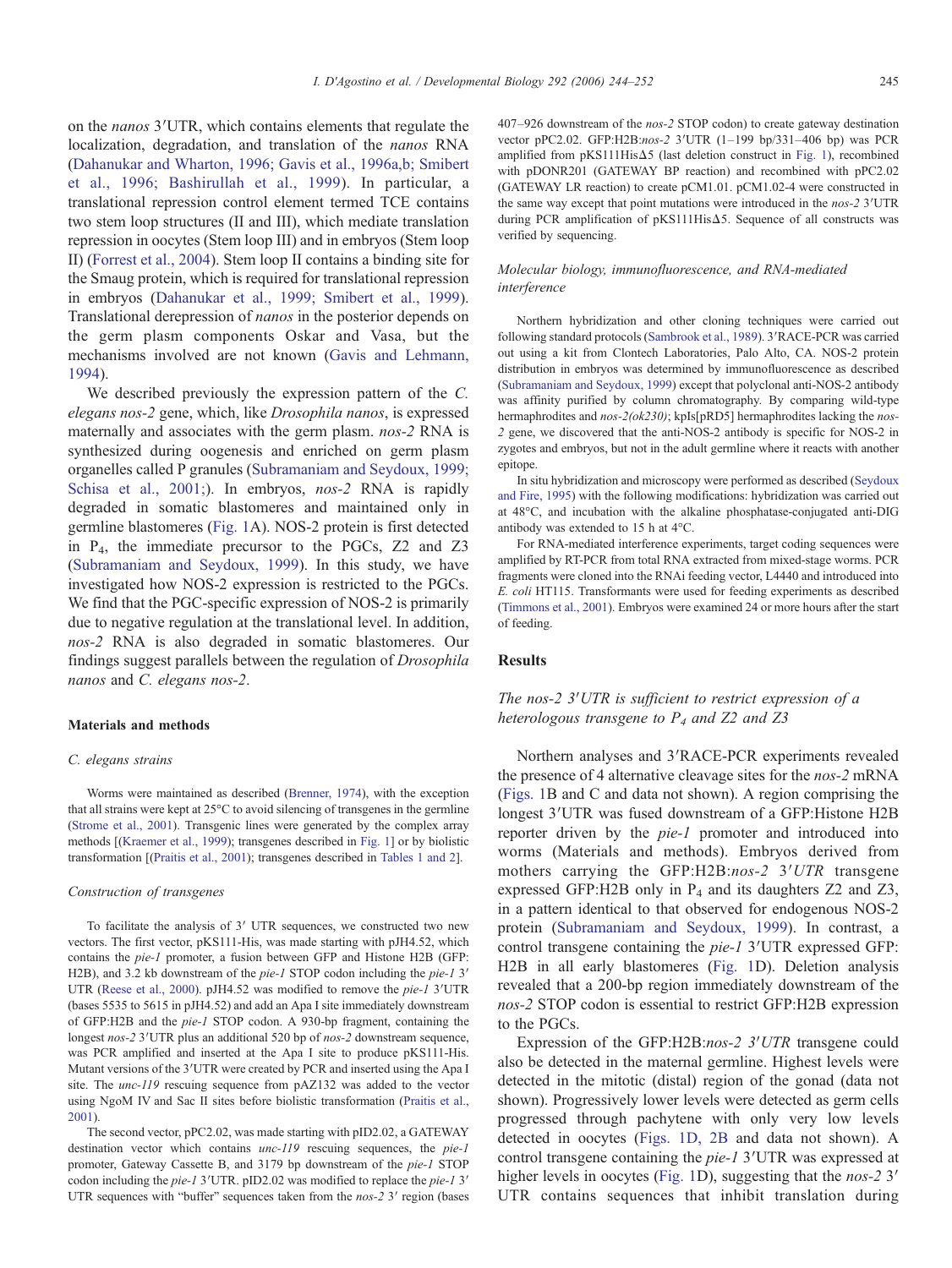



Fig. 1. The *nos-2* 3′UTR is sufficient for PGC-specific expression. (A) Distribution of *nos-2* RNA and protein in the embryo. Abbreviated embryonic lineage is shown in the form of a line diagram (Sulston et al., 1983). Solid lines indicate cells with *nos-2* RNA, broken lines indicate cells with no *nos-2* RNA, and bold lines indicate cells with both *nos-2* RNA and NOS-2 protein (Subramaniam and Seydoux, 1999). (B) Northern blot hybridized to a *nos-2* probe. Three predominant *nos-2* transcripts are detected, viz., 970 bp, 1100 bp, and 1200 bp. (C) Schematic illustration of the GFP:H2B:*nos-2* 3′UTR transgene constructs. The vertical arrows indicate the positions of the four alternative cleavage sites identified by sequencing of the 3′RACE-PCR products. To ensure proper cleavage and polyadenylation, all constructs include at a minimum the 4th cleavage polyadenylation site. GFP:H2B:*nos-2* 3′UTRmin, which was used in the mutational analysis described in Fig. 2 and Table 1, is marked with an asterisk. (D) Oocytes and embryos (outlined) expressing GFP:H2B under the control of the *pie-1* 3′UTR or the *nos-2* 3′UTR. (E) Distribution of NOS-2 protein in the wild-type and *nos-2(ok230)*;kpIs[pRD5]embryos, which, marked in the figure as *nos-2(*−*)*, lack the coding region of *nos-2*.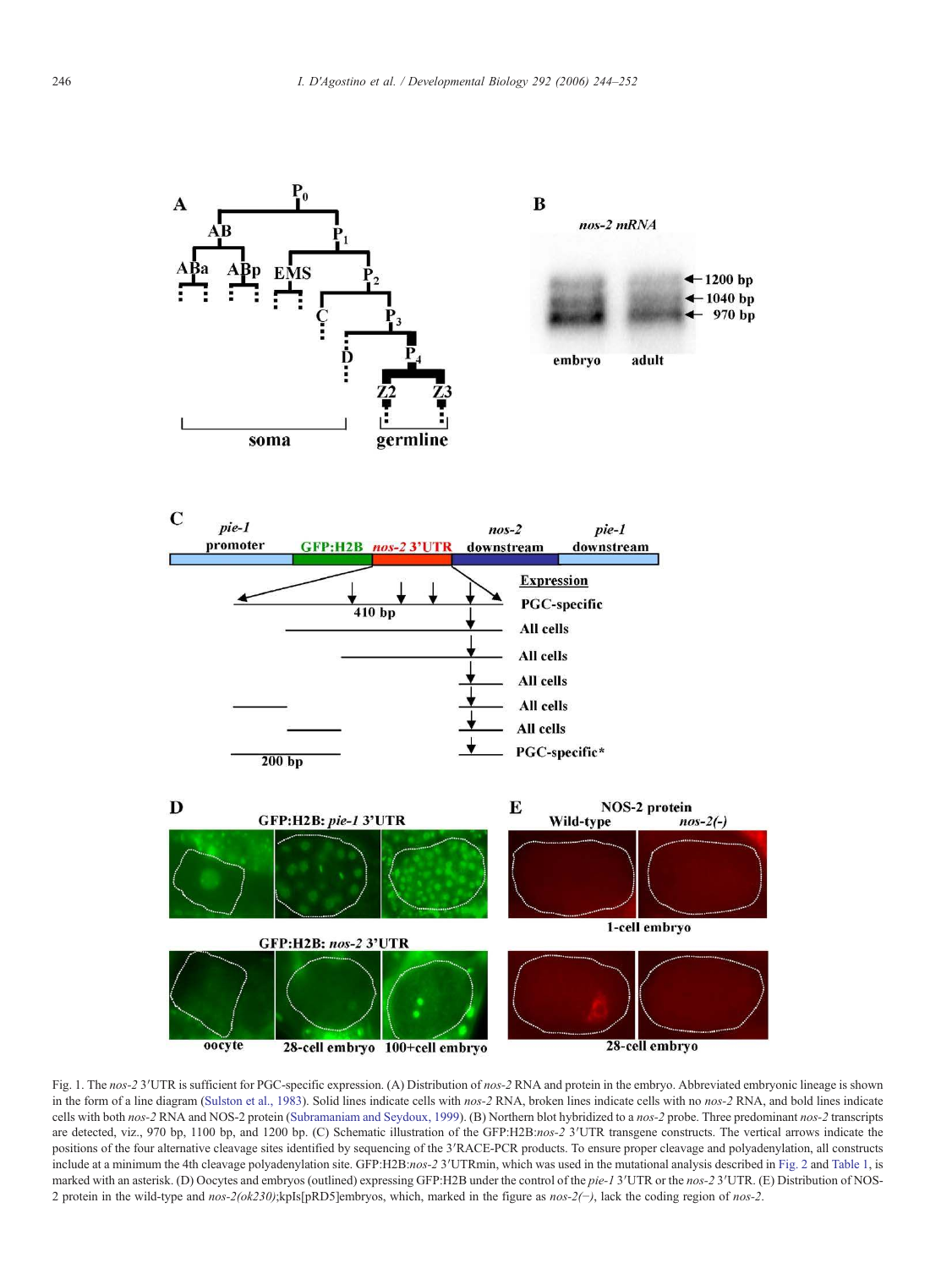Table 1 Mutational analysis of the *nos-2* 3′UTR

|                | Distal germ cells | Oocytes          | 1- to 8-cell embryos | 8- to 28-cell embryos | 28- to 100-cell embryos   | $100+$ cell embryos       |
|----------------|-------------------|------------------|----------------------|-----------------------|---------------------------|---------------------------|
| Wild-type      | ON $(16/16)$      | Weak (23/24)     | OFF (72/75)          | OFF (54/55)           | $P_4$ (33/34)             | $Z2 + Z3(63/63)$          |
| SubA           | ON (22/22)        | Strong (27/27)   | ON $(49/54)$         | ON (27/34)            | ON $(13/34)$              | $Z2 + Z3$ (35/49)         |
| SubB           | ON $(5/5)$        | Weak $(6/6)$     | ON $(12/30)$         | ON(3/8)               | ON/P <sub>4</sub> (21/39) | $ON/Z2 + Z3 (10/14)$      |
| <b>SubC</b>    | ON $(4/4)$        | Weak $(4/4)$     | ON $(6/11)$          | NA                    | ON $(20/20)$              | $ON/Z2 + Z3 (33/33)$      |
| SubD           | ON $(6/6)$        | Weak $(6/6)$     | OFF (21/22)          | $1/2$ cells $(5/5)$   | $P_4$ + other (16/16)     | $Z2 + Z3 + other (26/43)$ |
| SubE           | OFF $(5/5)$       | OFF $(6/6)$      | OFF (11/11)          | OFF $(11/11)$         | OFF (18/20)               | OFF (18/18)               |
| M1             | ON (43/43)        | Strong $(42/42)$ | ON $(60/60)$         | ON $(63/63)$          | ON $(30/55)$              | $Z2 + Z3 (70/103)$        |
| M <sub>2</sub> | ON $(56/56)$      | Strong $(55/55)$ | ON $(51/52)$         | ON $(45/48)$          | ON/P <sub>4</sub> (19/41) | $Z2 + Z3 (72/101)$        |
| $M1 + M2$      | ON $(52/52)$      | Weak (53/53)     | OFF (33/35)          | OFF (40/40)           | $P_4(26/31)$              | $Z2 + Z3(97/97)$          |

SubA, SubB, SubC, SubD, and SubE, M1 and M2 are mutations described in Fig. 2.

ON: GFP:H2B in all cells.

OFF: GFP:H2B in no cells.

 $Z2 + Z3$ : GFP only in  $Z2 + Z3$ .

P4 : GFP only in P<sup>4</sup> .

ON/P4: GFP in all cells and brighter in P4.

ON/Z2 + Z3: GFP in all cells and brighter in Z2 and Z3.

Numbers in parentheses are the number of embryos showing the indicated GFP phenotype/total number of embryos examined. For example, in the case of SubA, of the 34 8- to 28-cell stage embryos examined, 27 had GFP in all cells and 7 had GFP in no cells. For each construct, data were collected from at least two independent transgenic lines generated by the biolistic method. Expression patterns were consistent among all the transgenic lines derived from the same construct.

oogenesis (see below). Potential perdurance of GFP:H2B, however, prevents us from determining precisely when this translational inhibition first begins. The available anti-NOS-2 polyclonal antibody (Subramaniam and Seydoux, 1999) is not specific for NOS-2 in the germline, preventing us from describing the pattern of expression of endogenous NOS-2 in this tissue. Staining of embryos with affinity-purified anti-NOS-2 antibody, however, confirmed that NOS-2 is not present in the 1-cell stage and is not expressed until the 28-cell stage in  $P_4$ (Fig. 1E and Materials and methods).

## *The nos-2 3*′*UTR functions primarily by inhibiting translation*

To identify regulatory elements within the 200-bp *nos-2* 3′ UTR, we substituted 30-bp stretches with a non-specific sequence  $[(TG)_{15}]$  of the same length and examined the effect of such substitutions on the expression of the GFP:H2B:*nos-2 3*′*UTR* transgene containing the minimal 200-bp region, hereafter referred to as GFP:H2B:*nos-2 3*′*UTR*min (Table 1). Remarkably, we found that 4 of 5 substitutions caused GFP: H2B to be ectopically expressed.

SubA led to high levels of GFP:H2B expression in oocytes (Fig. 2 and Table 1). GFP:H2B could also be detected in embryonic blastomeres with progressively lower levels as the embryos aged, likely due to the progressive turn over, or dilution, of GFP:H2B synthesized in oocytes. By the 100-cell stage, high levels of GFP:H2B were detected primarily only in Z2 and Z3, as is seen with the wild-type *nos-2* 3′UTRmin. These results suggest that subA specifically disrupts a sequence required to inhibit expression in oocytes.

The next two substitutions (sub B and C) showed normal levels in oocytes but high levels in embryonic blastomeres starting in the 2- to 4-cell stage. Expression in somatic blastomeres began to decrease around the 100-cell stage, with high levels remaining only in the PGCs. These observations suggest that SubB and C affect sequences primarily required to inhibit expression in early embryonic blastomeres.

SubD did not affect expression in oocytes or early embryonic blastomeres but instead caused ectopic expression of GFP:H2B in a small number of cells located next to  $P<sub>4</sub>$ . The position and number of these cells (1–4 increasing with age) indicate that they correspond to the somatic D blastomere and its descendents. These observations suggest that SubD affects a sequence required to prevent expression in the D blastomere. Alternatively, since  $P_4$  and D are derived from the same germline blastomere  $P_3$  (Fig. 1A), SubD could affect a sequence required to prevent premature expression in  $P_3$ . The last substitution, SubE, blocked transgene expression in all cells (including the distal gonad), suggesting that this substitution affects a sequence generally required for translation and/or

Table 2

Expression of GFP:H2B:*nos-2* 3′UTRmin in embryos depleted for *pos-1*, *mex-5*, and *mex-6* by RNAi

|                                               | Distal germ cells | Oocytes       | 1- to 8-cell embryos | 8- to 28-cell embryos | 28- to 100-cell embryos | $100+$ cell embryos |
|-----------------------------------------------|-------------------|---------------|----------------------|-----------------------|-------------------------|---------------------|
| Wild-type                                     | ON $(16/16)$      | Weak (23/24)  | OFF (72/75)          | OFF (54/55)           | $P_4$ (33/34)           | $Z2 + Z3(63/63)$    |
| $pos-I(RNAi)$                                 | ON $(4/4)$        | Weak $(1/2)$  | OFF $(7/7)$          | OFF $(5/5)$           | OFF $(3/3)$             | OFF (47/47)         |
| $mex-5(RNAi)$ mex- $6(RNAi)$                  | ON(8/8)           | Weak $(9/10)$ | ON $(41/53)$         | ON(9/9)               | ON(31/31)               | ON $(23/23)$        |
| $mex-5(RNAi)$ mex- $6(RNAi)$<br>$pos-I(RNAi)$ | ON $(6/6)$        | Weak $(6/6)$  | OFF (14/14)          | OFF $(3/3)$           | OFF (12/12)             | OFF (32/32)         |
| $SubA + pos-I(RNAi)$                          | ON $(26/26)$      | ON $(26/26)$  | ON (14/14)           | ON (29/30)            | OFF (15/19)             | OFF (41/47)         |
|                                               |                   |               |                      |                       |                         |                     |

See Table 1 legend for details.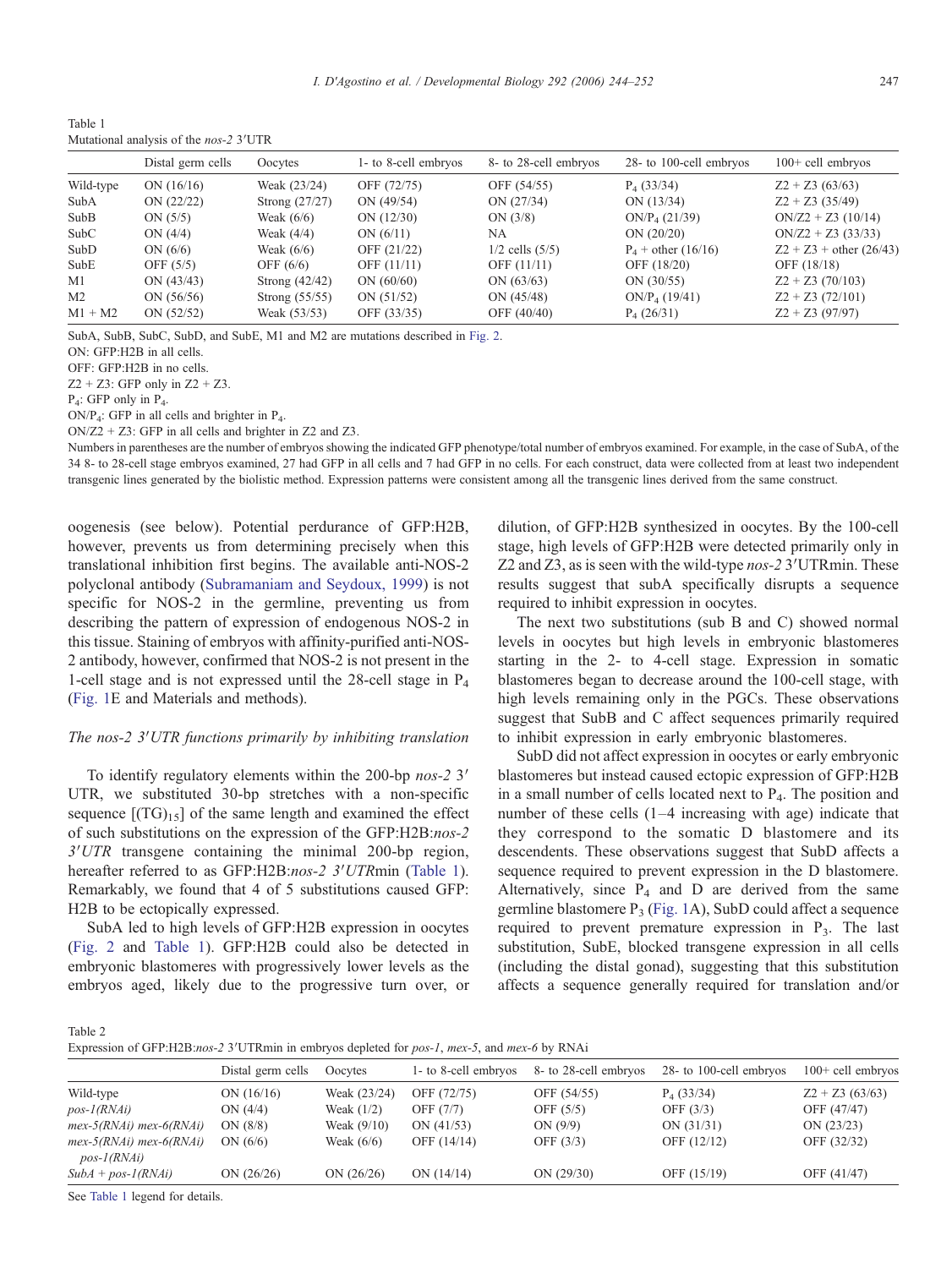

B



Fig. 2. Dissection of the *nos-2* 3′UTR. (A) Alignment of *nos-2* 3′UTRs from *C. elegans*, *C. briggsae*, and *C. remanei*. The arrow marks the polyA addition site in *C. elegans nos-2*, which runs into exon-15 of *him-14* on the complementary strand (boxed in black). Sequences in SubA predicted to pair are boxed with blue lines. Two 8-bp direct repeats present in the SubB and SubC regions are boxed in green. The 8-bp inverted repeats in the SubD and SubE regions are boxed in pink. The putative polyadenylation signal AATAAT is in white. (B) GFP:H2B expression in oocytes and embryos derived from mothers carrying the GFP:H2B:*nos-2* 3′UTRmin transgenes with the indicated substitutions.

RNA stability. Indeed, this substitution eliminates a polyadenylation consensus sequence (Fig. 2).

Like many maternal RNAs in *C. elegans*, *nos-2* mRNA is rapidly turned over in somatic blastomeres and maintained only in the P blastomeres (Seydoux and Fire, 1994; Subramaniam and Seydoux, 1999). To investigate whether the ectopic expression observed with SubC and SubD was due to stabilization of the GFP:H2B:*nos-2 3*′*UTR* RNA in somatic

blastomeres, we hybridized embryos expressing wild-type, SubC, or SubD transgenes to a probe complementary to GFP. In all cases, we found that the GFP:H2B RNA could be detected in all blastomeres up to the 4-cell stage, and primarily in P blastomeres in later stages, as is the case for endogenous *nos-2* RNA (Fig. 3). We conclude that SubC and SubD do not affect RNA stability and therefore most likely interfere with translational regulation.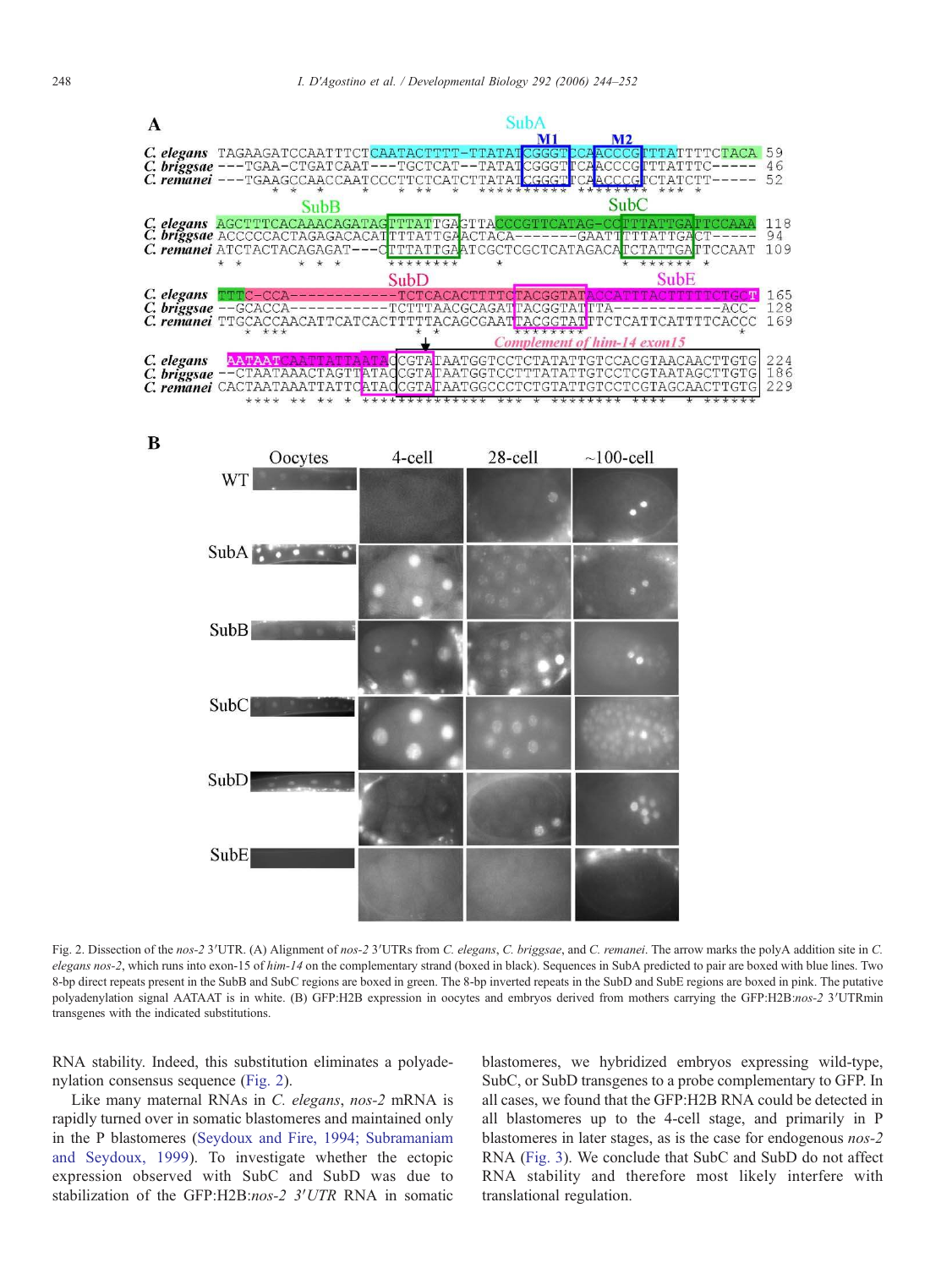

Fig. 3. In situ hybridization showing the distribution of GFP:H2B:*nos-2* 3′UTRmin RNAs in embryos. GFP:H2B:*nos-2* 3′UTRmin RNAs are detected in all cells up to the 4-cell stage and are maintained primarily only in germline blastomeres in later stages.

#### *A stem-loop is required for translational repression in oocytes*

Alignment of the *nos-2* 3′UTR from *C. elegans* and two related nematodes *C. briggsae* and *C. remanei* revealed several conserved blocks (Fig. 2A). In particular, in the SubA region, we noted a conserved inverted repeat with the potential to form a short stem loop (Fig. 2A). To test the significance of this structure, we created two mutants predicted to disrupt pairing in the stem (M1 and M2), and a double mutant (M1M2) predicted to restore pairing. We found that the M1 and M2 mutations lead to ectopic expression of GFP:H2B in oocytes (Fig. 4), as was observed for SubA. In contrast, the M1M2 double mutant was expressed in a pattern indistinguishable from wild type, consistent with restoration of the stem loop (Fig. 4). We conclude that inhibition of *nos-2* translation in oocytes depends on a conserved stem loop structure within SubA.

# *POS-1 is required to activate nos-2 translation in P<sup>4</sup>*

We showed previously that maintenance of the *nos-2* RNA in P blastomeres depends on the CCCH finger



Fig. 4. GFP:H2B expression in transgenic lines carrying mutations in the stem/loop structure. M1: mutation in the first 5′ strand of the stem (CGGG to GCCC). M2: mutation in the 3' strand of the stem (CCCG to CGGG). M1/M2: mutations in both strands. M1 and M2 individually are predicted to disrupt pairing in the stem, whereas the combined mutation M1/M2 is predicted to restore pairing.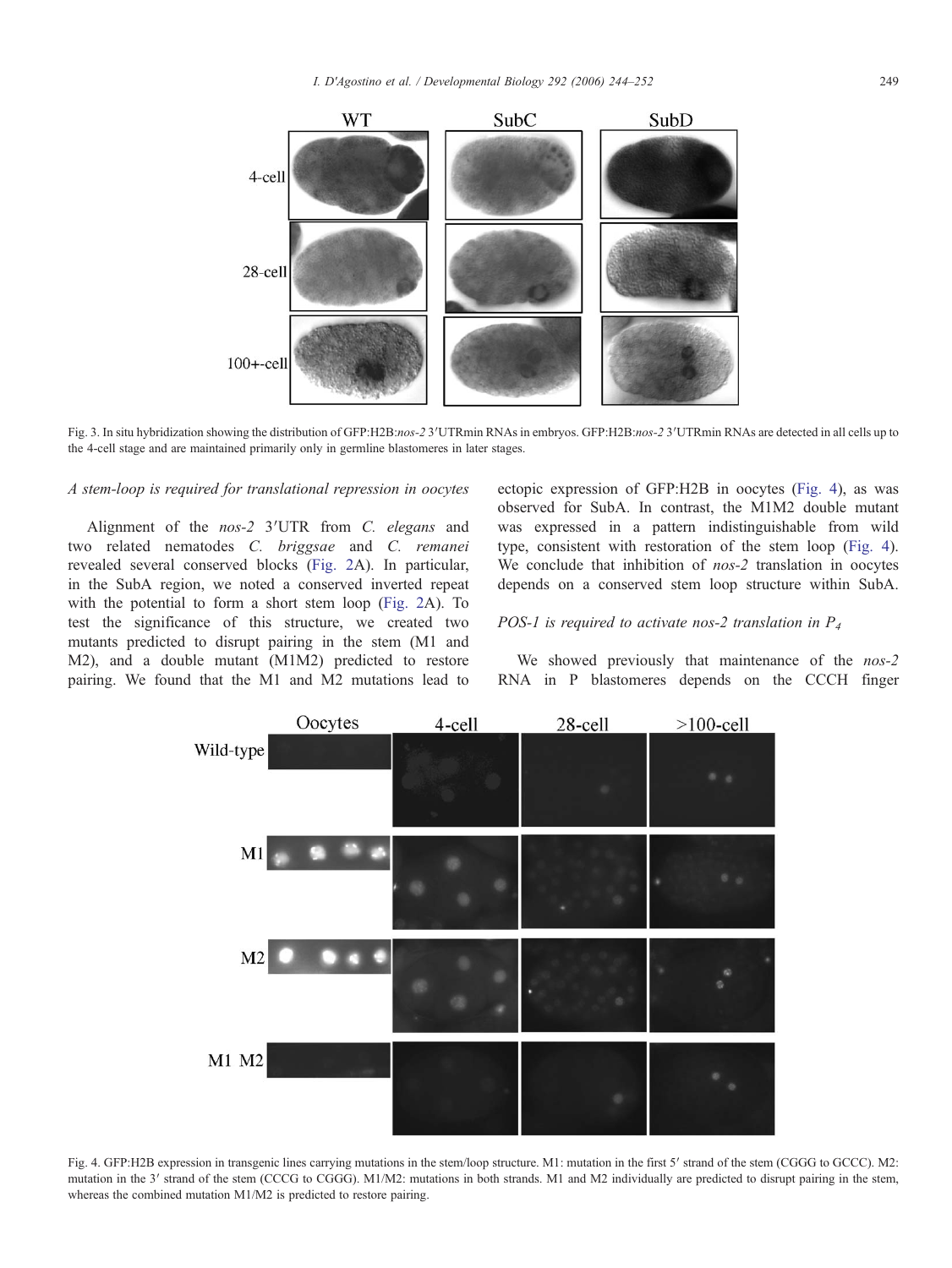protein PIE-1 (Tenenhaus et al., 2001). POS-1 is another CCCH finger protein, which like PIE-1 segregates with the germ lineage (Tabara et al., 1999). To investigate a possible role for POS-1 in regulating *nos-2* expression, we examined the effect of depleting POS-1 by RNAi in embryos expressing the GFP:H2B:*nos-2 3*′*UTR*min transgene (Materials and methods). We found that this treatment blocks GFP:H2B expression in  $P_4$ , and in Z2 and Z3 (Fig. 5; Table 2). Endogenous NOS-2 expression was also lost in *pos-1(RNAi)* embryos (data not shown). To test whether loss of NOS-2 expression was due to loss of the *nos-2* RNA, we examined the distribution of *nos-2* RNA in *pos-1 (RNAi)* embryos. We found that the distribution of the *nos-2* RNA was not affected in *pos-1(RNAi)* embryos (Fig. 5). We conclude that unlike PIE-1, POS-1 regulates NOS-2 expression primarily at the level of translation and not RNA stability.

POS-1 could be required generally for *nos-2* translation or more specifically for activation in P<sup>4</sup> . To distinguish between these possibilities, we examined whether expression of the SubA transgene was dependent on *pos-1*. We found that depletion of *pos-1* by RNAi did not block SubA expression in oocytes and early blastomeres but did prevent expression in Z2 and Z3 (Table 2). These observations suggest that POS-1 is required to activate *nos-2* expression specifically in PGCs. Consistent with this view, *pos-1(RNAi)* did not block expression of the GFP:H2B:*nos-2 3*′*UTR*min transgene in the mitotic germ cells of adult hermaphrodites (data not shown).

*MEX-5 and MEX-6 are required for the degradation of nos-2 mRNA in somatic blastomeres*

MEX-5 and MEX-6 are two redundant CCCH finger proteins which, unlike PIE-1 and POS-1, are enriched in somatic blastomeres and present only at low levels in germline blastomeres. Inactivation of *mex-5* and *mex-6* cause PIE-1, POS-1, and P granules to become stabilized in all cells (Schubert et al., 2000). We found that in *mex-5(RNAi) mex-6(RNAi)* embryos, the *nos-2* RNA also became stabilized in all cells up to the 20-cell stage (Fig. 5). Consistent with this general delocalization of germ plasm components, *mex-5(RNAi) mex-6(RNAi)* embryos expressed the GFP:H2B:*nos-2 3*′*UTR*min transgene in all blastomeres (Fig. 5). Expression of GFP:H2B in *mex-5(RNAi) mex-6 (RNAi)* was dependent on *pos-1*. In contrast, stabilization of the *nos-2* RNA in *mex-5(RNAi) mex-6(RNAi)* was not dependent on *pos-1* (Fig. 5). We conclude that *mex-5* and *mex-6* are required for degradation of the *nos-2* RNA in somatic blastomeres, whereas *pos-1* is required for translational activation.

# **Discussion**

Our results demonstrate that the *nos-2* RNA is under extensive translational repression. First, in the adult germline, the *nos-2* RNA becomes translationally repressed as germ cells proceed through oogenesis. This repression depends on a stem loop in the *nos-2* 3′UTR. Second, after fertilization,



Fig. 5. Distribution of GFP:H2B:*nos-2* 3′UTRmin and *nos-2* RNA in embryos depleted for the indicated genes by RNAi*.* The panels marked *mex-5/6(RNAi)* indicate simultaneous depletion of both MEX-5 and MEX-6.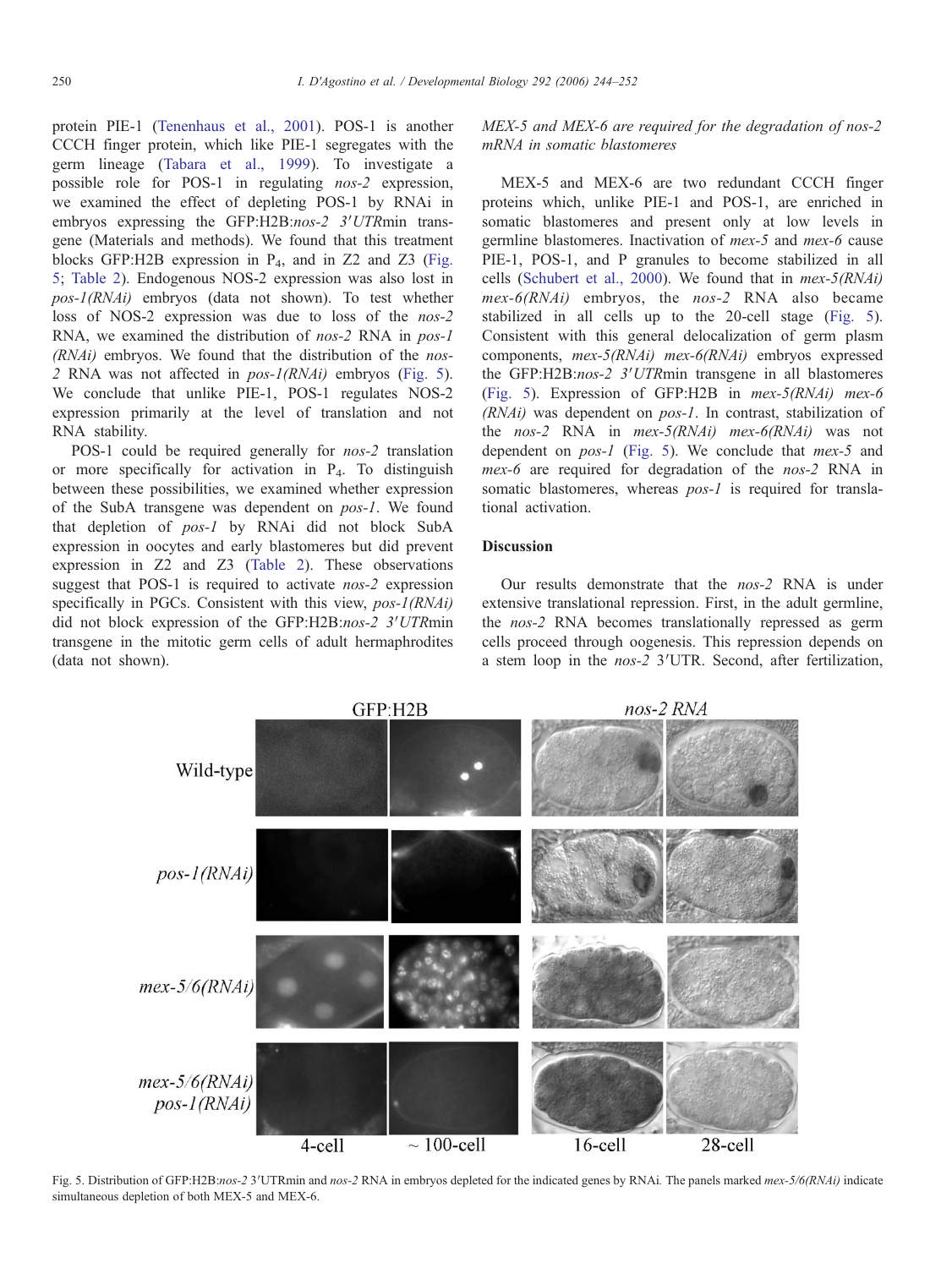the *nos-2* mRNA continues to be translationally repressed, but this repression depends on a separate domain in the 3′ UTR. *nos-2* translation is derepressed only in P<sub>4</sub>, by a mechanism requiring the germ plasm component POS-1. In addition to these translational controls, RNA degradation dependent on the CCCH finger proteins MEX-5 and MEX-6 depletes *nos-2* RNA from the somatic blastomeres.

# *Translational repression*

Our mutational analysis of the *nos-2* 3′UTR indicates that multiple elements mediate translational repression of the *nos-2* RNA*.* In particular, we have found two nonoverlapping regions required for translational repression in oocytes and embryos. The SubA substitution and M1 and M2 mutations lead to ectopic expression in oocytes but do not seem to affect translational repression in the embryo, since expression of the reporter diminishes significantly after fertilization. Conversely, the SubB and SubC substitutions cause ectopic expression in embryos but not oocytes. These observations suggest that the mechanisms that mediate translation repression in oocytes and embryos are distinct and can function independently from each other. This is reminiscent of the situation with *Drosophila nanos* where distinct stem-loops were shown to mediate translational repression in oocytes and embryos (Forrest et al., 2004). Remarkably, our analysis also implicates the involvement of a stem-loop for translational repression of *nos-2* in oocytes, although this loop does not bear obvious sequence similarity to the *nanos* stem-loops. A second potential stem-loop is present in the *nos-2* 3′UTR (bases 139–188) but is outside the region required for translational repression in embryos, which instead contains a pair of direct repeats. The significance of these repeats remains to be determined. In *Drosophila*, translational repression in embryos depends on the Smaug protein, which recognizes a sequence termed SRE in Stem-loop II. This sequence is not present in the *nos-2* 3′UTR. Consistent with this, RNAi of ZC190.4, the *C. elegans* protein most similar to Smaug (37% identity in a 108-amino acid stretch), does not affect *nos-2* expression (K. Subramaniam, unpublished observations). Therefore, although the distinction between translational repression in oocytes and embryos appears conserved between *Drosophila* and *C. elegans*, mechanistic details may have diverged between the two species.

## *RNA degradation*

In addition to being translationally repressed in somatic blastomeres, the *nos-2* RNA is also degraded in these cells starting in the 4-cell stage. Degradation of *nanos* RNA in somatic cells has also been observed in *Drosophila* and zebrafish (Wang et al., 1994; Koprunner et al., 2001). As shown in *Drosophila* (Bashirullah et al., 1999), we find that RNA degradation does not depend on translational repression, since mutations that derepress translation do not prevent RNA degradation. We do not yet know whether *nos-2* RNA degradation depends on specific sequences in the 3′UTR.

Degradation in somatic blastomeres is characteristic of many maternal RNAs in *C. elegans* and could represent a default state for maternal RNAs (Seydoux and Fire, 1994). Alternatively redundant elements in the 3′UTR could regulate RNA stability as was found for *nanos* and *Hsp83*, another *Drosophila* transcript degraded during early embryogenesis (Lipshitz and Smibert, 2000). Most recently, the Smaug protein was shown to trigger the degradation of Hsp83 through the recruitment of the CCR4/POP2/NOT deadenylase, suggesting that Smaug functions both in translational repression and RNA degradation in *Drosophila* embryos (Semotok et al., 2005). We do not yet know what triggers the degradation of *nos-2* in *C. elegans*. We have found that *nos-2* RNA degradation is dependent on MEX-5 and MEX-6, two CCCH finger proteins enriched in somatic blastomeres. MEX-5 and MEX-6 belong to the TTP family of RNA-binding proteins (Schubert et al., 2000). TTP has been shown to recognize a specific RNA sequence (ARE) and to induce the degradation of ARE-containing RNAs (Carballo et al., 1998). A potential ARE is present in the *nos-2* 3′UTR, raising the possibility that *nos-2* could be a direct target of MEX-5/6. Alternatively, since MEX-5 and MEX-6 regulate the localization of many germ plasm components, their effect on *nos-2* RNA could be indirect and simply reflect delocalization of the germ plasm. How the germ plasm protects RNAs from degradation is not known.

# *Translational activation in P<sup>4</sup> depends on the germ plasm component POS-1*

We have found that derepression of *nos-2* translation in P<sub>4</sub> depends on the germ plasm protein POS-1. POS-1 is an RNAbinding protein previously implicated in the translational activation of the Notch ligand APX-1 and the translational repression of the Notch receptor GLP-1 in P blastomeres (Tabara et al., 1999; Ogura et al., 2003). Our evidence suggests that POS-1 is required specifically to antagonize the mechanisms that inhibit *nos-2* translation, since POS-1 is not required when translational repression is lifted. Since POS-1 is present in the P lineage continuously from the time of fertilization, it is not clear how translational activation of *nos-2* is delayed until  $P_4$ . One possibility is that a yet-to-be-identified  $P_4$ -specific protein is also required for activation of *nos-2* translation. Another possibility is that the mechanisms that repress *nos-2* translation in the embryo weaken with each P cell division, eventually reaching a level in  $P_4$  that can be overcome by POS-1. Our finding that the SubD substitution leads to ectopic expression specifically in D, the last somatic blastomere to be born, is consistent with the idea that translational repression at this stage may be weaker and therefore more sensitive to perturbations.

It will be important to identify sequences in the *nos-2* 3′ UTR that function with POS-1 to activate translation. Activation of *nanos* in *Drosophila* also requires germ plasm